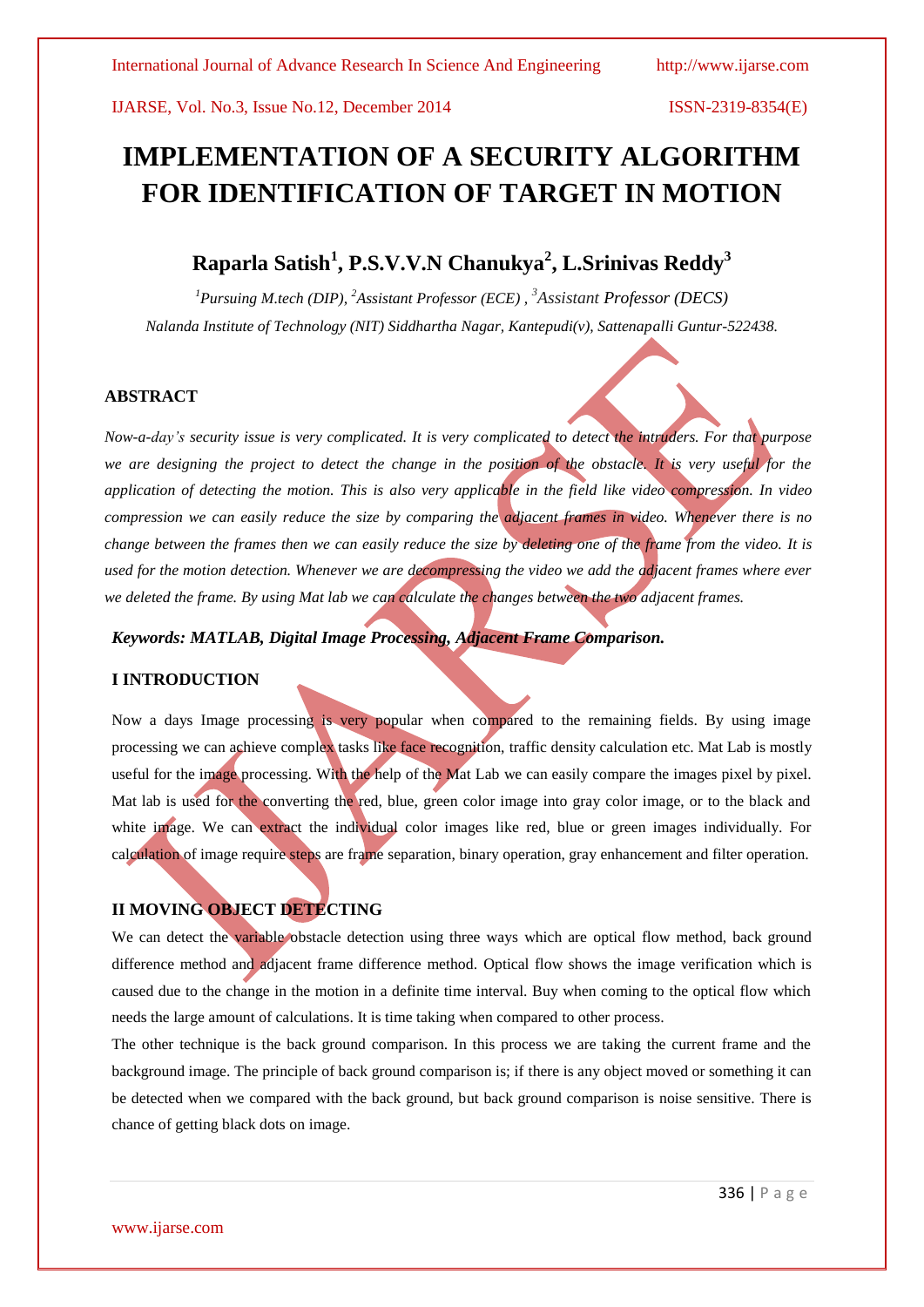When coming to adjacent frame comparison we are considering the two frames in a sequel by leaving the one between them. In this process if there is any movement in the surroundings than it defiantly caught on the image. When we subtract both the images we can easily detect the object variation.

#### **III REALIZATION OF MOVING OBJECT DETECTING ALGORITHM**

The main interface which is used for the image processing we must prefer MATLAB. MATLAB is user interface for editing and handling digital images like RGB images, Gray images and black & white images etc and it can handle multiple image farmers like .jpeg, .bmp, .gif, .had, .pcx, .png, .tiff, .xwd, which is used for the image processing. In MATLAB we are having more sophisticated commands like image displaying, image editing, image comparison, addition, subtraction etc.

In video recording format we have many encoding and decoding techniques like While we are using camera output video format is of different type's like .mp4, .avi etc. Now a day's pixel quality is up to 720p and 1080p. The principle of the video is to play the sequential photo frames with high speed. For continues video we have to play 25frames/sec.

The main principle of the digital image is combining of the three images of mainly three primary colors Red, Blue, Green. The resolution of the each color is 256 and the total color resolution of pixel is 256x256x256. In which three co-ordinates two are height and width of the frame and the third one is RGB combination of the pixel.

We can detect the object variation when we subtract two adjacent images. We can see the difference if there is any object moved. When we subtract current frame from the previous frame, the resulted image is converted to the gray image. In gray image we are having the quality of image resolution of 256. MATLAB is very useful for the conversion from the RGB image to gray or gray image to the black and white image. While converting the RGB image into Gray we have to consider the red, blue and green color and average value is considered for every pixel and gray color image is generated. After image is converted starting from the top left corner we are going to divide the image into blocks of  $5*5$  matrixes with each pixel has a center.

Here we can see the two different images of a video which taken while the video is recording.





#### **Fig.1 Previous Frame Fig.2 Current Frame**

Here we see that the object is moved from one place to other place. When we subtract one image from other image we can see the difference. If the there is no change in object position then we can identify by seeing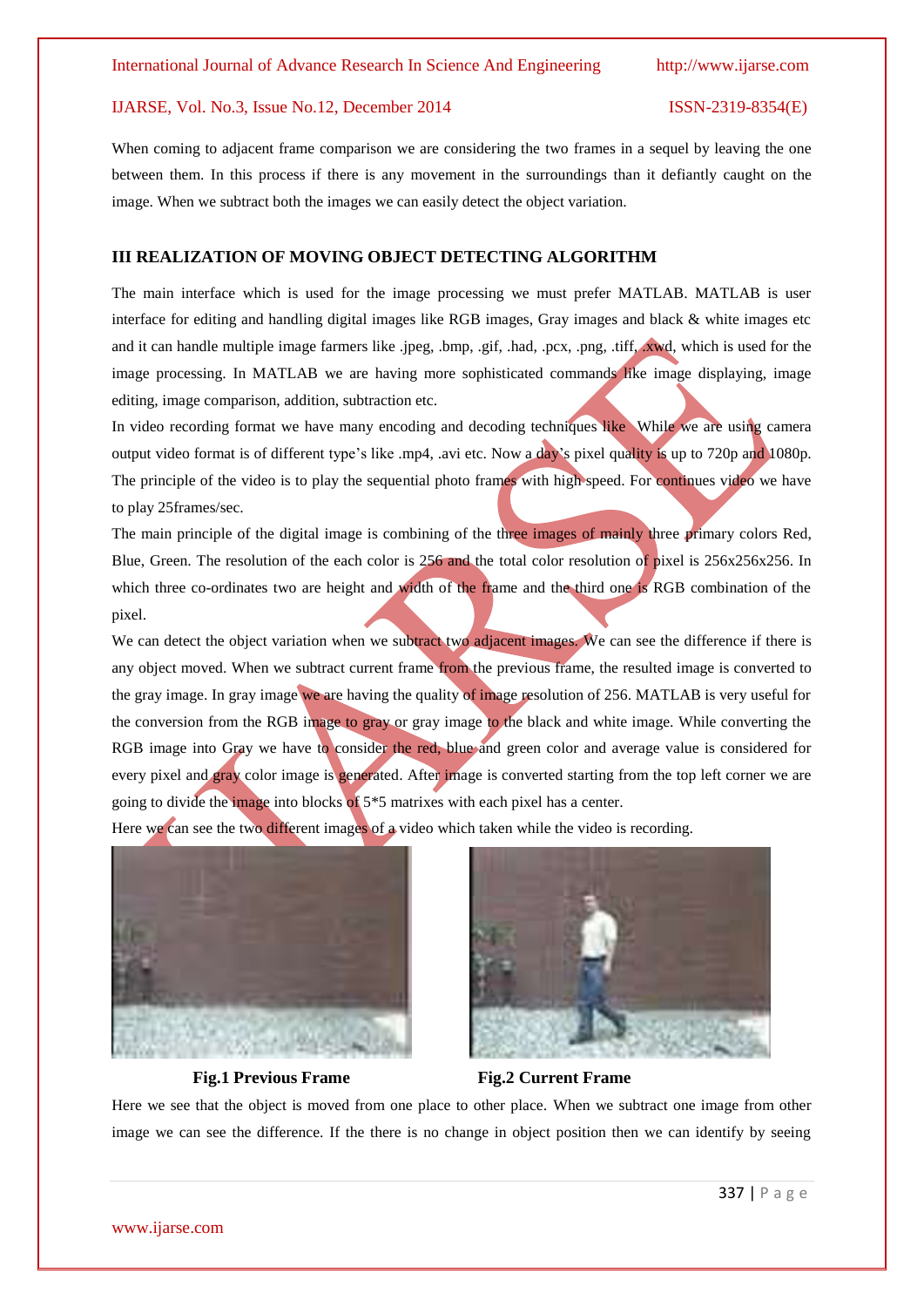resulting image. If the resulting image contains any other color instead of full black color image, we can see the resultant image after the subtraction.

We can see the resultant image which is shown on above is in the RGB combination and which must be converted into the gray color which is easy for the processing for further calculations.





**Fig-3 Result After Subtraction Fig.4 Gray color image converted from fig.3**

Above image which we can see is the gray color combination which was converted from the color rgb image which is subtracted from the two images. For further processing we need to convert the gray color image to the black and white image and we have to consider the threshold of the image.

The gray color image contains the resolution of 256 values which is stored in the one byte register. While converting the gray color image to the black and white we can adjust the sensitivity from the o to 255. If the sensitivity is 128 then the resultant image contains the black for those who have less than 128 and it have white for those who have more than 128 values. This 128 value is known as threshold. We can set threshold from 0 to 256 value before we are converting. While converting the above image to the black and white we are setting the threshold value of 55. The resultant image can be displayed below.



#### **Fig.5 Converted to black and white from gray**

Then we have to divide the resultant black and white image into the blocks of 5\*5 starting from top left corner and having each pixel has center. Then we have to compare each pixel in every window. If we detect any difference then we can get the pixel value is more than the 128 value and we can detect easily. When there is noise we can detect the noise. If only small values are detected or very few no of windows detected than we can say that there is some noise and if there are more no of the windows detected than we can say that there is some obstacle is moving and there is no noise. We can detect how many objects are moving at the same time.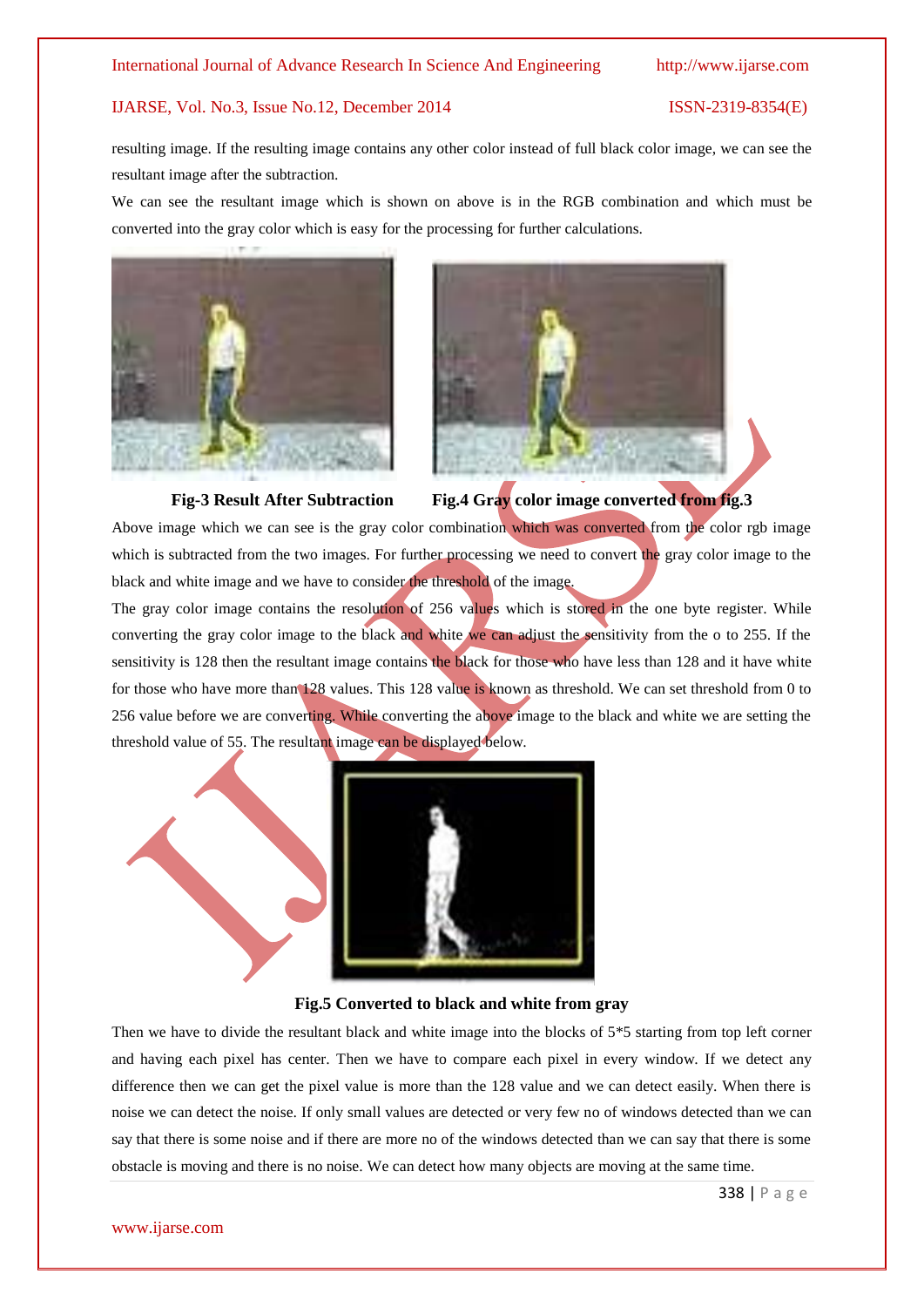### **IV FLOW CHART**



#### **V RESULT**

When video is started recording we are able to access the two from the video clip example like first and fifth frames of one second and we are able to subtract the two video frames. After the subtraction we are successfully eliminated the noise. Then we are able to convert to gray color and then to black and white with successfully setting the threshold successfully. By setting the exact threshold value we are able to eliminate the maximum noise. Then we compared the each window of 5\*5 size and we spotted the variable object successfully.

#### **VI CONCLUSION**

We can say now a day's security is very problematic and it is risky to use old types of techniques like laser security system etc. With the help of our project we can reduce the security risks. Since we are using the cameras for the obstacle detection and the algorithm is simple we can detect the miner variation in front of the camera. This technology is very useful in the application like security at the outside the house or monitoring the security places like lockers etc.